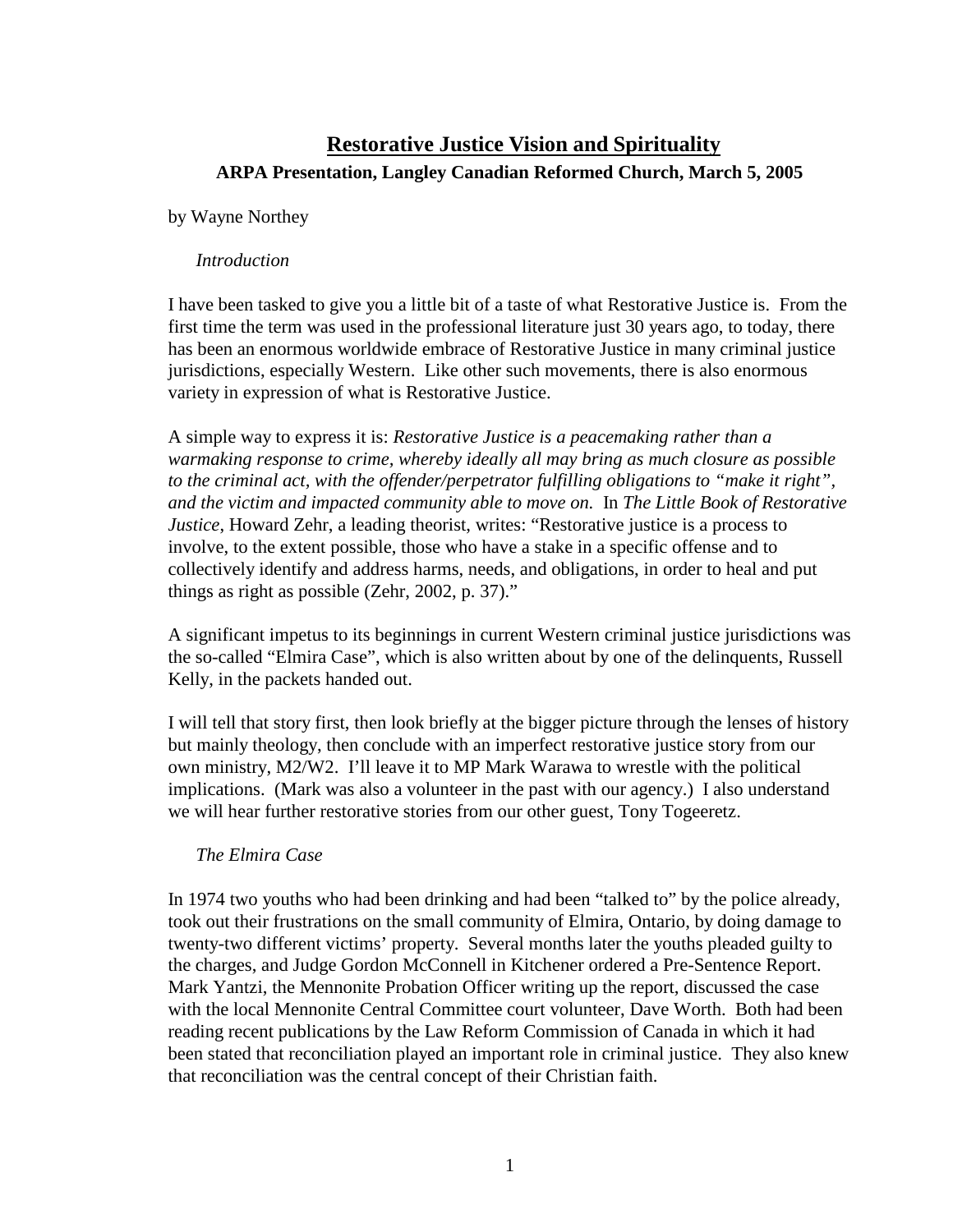The youths eventually met with all their victims, in an unprecedented move in Western criminal justice. This incident, known in the Restorative Justice movement as "The Elmira Case"<sup>1</sup>[,](#page-1-0) became a kind of proverbial shot that echoed in a gathering "Restorative Justice" movement around the world.

Right here in Langley, this approach to justice was applied by Fraser Region Community Justice Initiatives Association (C.J.I.) to the most serious and violent crimes in the criminal code of Canada. For over 15 years, the "Victim Offender Mediation Program" has offered "therapeutic dialogue" for victims and perpetrators. It is renowned in international criminal justice circles for its contribution to Restorative Justice in peacemaking and restorative initiatives in the most serious criminal cases. I know that our MP, Mark Warawa, recently met with some staff and board from this program. (Incidentally, Mark was also a former volunteer with our agency.) C.J.I. won two years ago the top Canadian award for Restorative Justice.

Around the globe, several Restorative Justice Initiatives have taken root. You have been given a packet of last year's Correctional Services Canada publication for Restorative Justice Week in November. Many of these initiatives are described there. A brief sampling:

- There are hundreds of Victim Offender Mediation Programs operating around the world. Victims and offenders through a mediator or mediators help bring closure to the crime through facilitated dialogue between one another.
- There are hundreds of Community Conferencing programs, developed first in New Zealand in 1989 in what was called "Family Group Conferencing", where victims, offenders, significant family members and other supporters under supervision of a professional, often police in North America, work towards making right the crime.
- $\triangleright$  Peacemaking Circles are deeply rooted in aboriginal spirituality understandings. They address not only the immediate crime issues, but underlying community issues too, to rebuild community where crime has broken it.
- $\triangleright$  Surrogate Victim/Offender Restorative Justice Dialogue allows victims and offenders to encounter one another, but not related by the same crime. This may happen when the other encounter is not possible, or in preparing for the actual victims and offenders of the crime to meet.
- $\triangleright$  Our agency operates together with Catholic Charities a Fraser Valley Circles of Support and Accountability Program that works with high risk sex offenders returning to the community on what is called a "warrant expiry" – when the prisoner has no further correctional controls upon him. Often the police petition the court for some restrictions based upon Section 810 of the Criminal Code. A group of usually 4 – 7 volunteers commits to work with the ex-prisoner weekly for at least a year, offering support, holding him accountable. For 10 years, this program across Canada has been highly effective in preventing repeat sexual offences. WE NEED VOLUNTEERS, by the way!

<span id="page-1-0"></span><sup>1</sup> See a fuller account in Dean Peachey's "The Kitchener Experiment" (1989).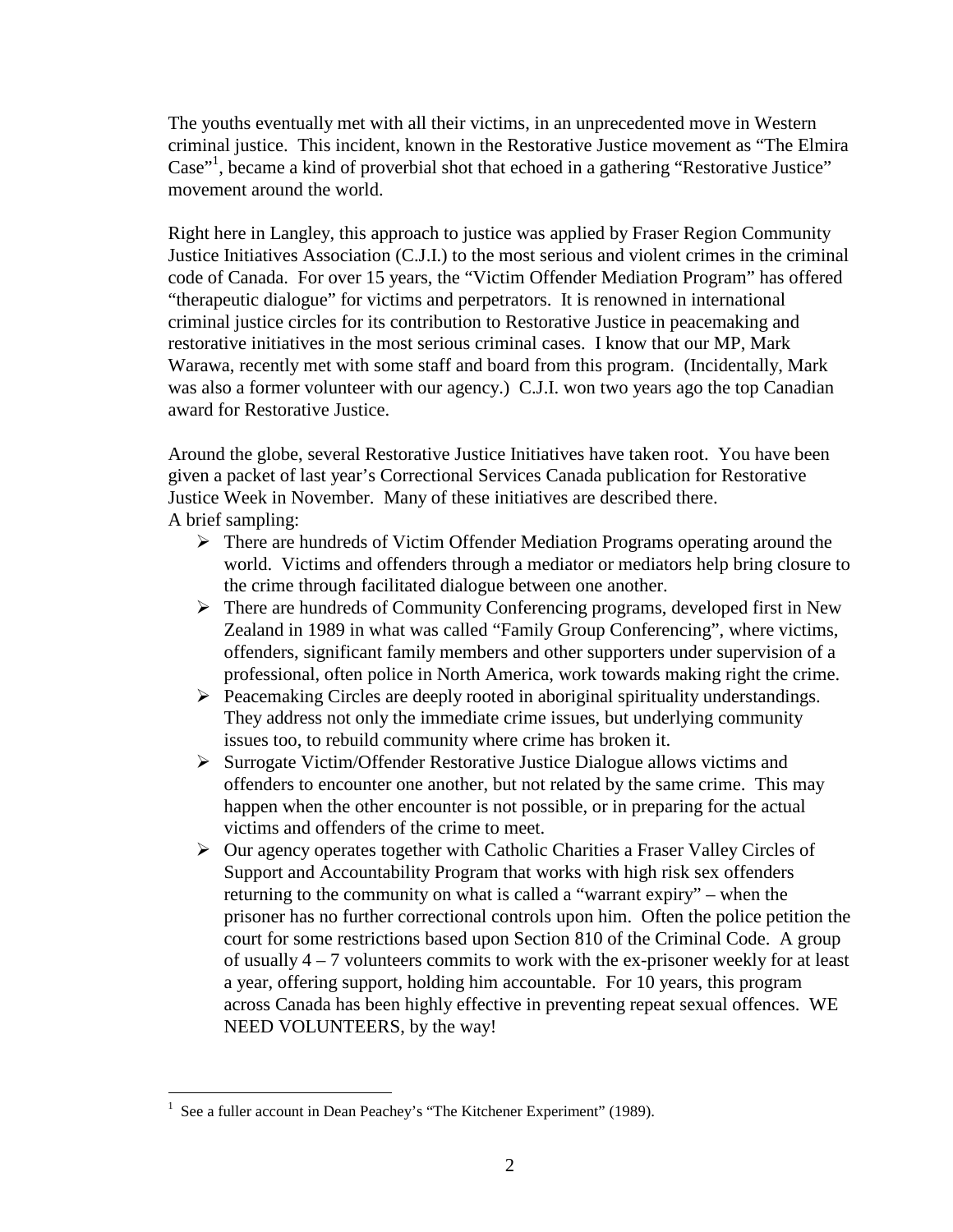#### *Christian Violence in Church History*

Something happened to Christian spirituality between the Cross, originally *premier symbol of resistance to and negation of abusive state power*, and the Cross, throughout most of Christian history, *supreme upholder of state violence*. In honouring and worshipping an executed criminal, early Christians became irksome dissidents to the dominant mythology of culturally and state-sanctioned scapegoating violence.

This past half-century, a large body of biblical scholarship<sup>[2](#page-2-0)</sup> upon rereading the founding texts has rediscovered the peacemaking thrust of the Gospels, especially in the Sermon on the Mount, the early church's primary ethical catechism. One theologian writes that there is "a great irony of history that the cross, symbol of the ultimate triumph of peaceful means to peaceful ends, has been used as a standard in battle (Anderson, 1992, p. 104)."

Reformed theologian Hans Boersma, in a recent publication, *Violence, Hospitality, and the Cross* (2004), argues repeatedly in an amazingly erudite and compelling treatise, that violence in Kingdom Come will be no more, but it is unfortunately part of Christian reality today. He writes: "God's involvement in the cross seems to imply violence, and our imitation of Christ's self-sacrifice may also lend itself to the perpetuation of violence (Boersma, 2004, p. 119)." Yet again: "I argue that hospitality cannot be practiced without violence in the world as we know it; that the hospitality of the cross therefore necessarily involves (penal) violence… (*ibid*, p. 154)"

His definition of violence, however, seems on the order of prevention, such as physically stopping a child from crossing the street to prevent greater harm. Yet he permits "good violence" including war, where invariably, innocents are killed and maimed, a very high percentage since the advent of aerial bombing. Hans never really explains in real world terms what he means by "good violence": how much killing the state may do *Christianly* in warfare; whether the state should do retaliatory violence to criminals; whether, if the death penalty is theologically legitimate, the state should carry it out and for what crimes, etc. Hans never addresses directly Jesus' command: "Love your enemies". Nor does he ever explain how our love of God is not compromised when we fail to likewise act out concretely neighbour and enemy love.

Theologian Lee Griffith in *The War on Terror and the Terror of God* (2002) argues that the terror of God is none other than God's peacemaking message of the Cross. He asks: "What would this mean if it were true that we love God only as much as the person we love least? Would it not mean that, when we have finally won the victory in our war on terrorism, when we have finally managed to exterminate all the thugs and Hitlers and terrorists, we will have expressed nothing so much as our total confidence in the death of God? (Griffith, 2002, p. 263)"

<span id="page-2-0"></span> $2^2$  See "Notes" in Anderson, 1992, for examples.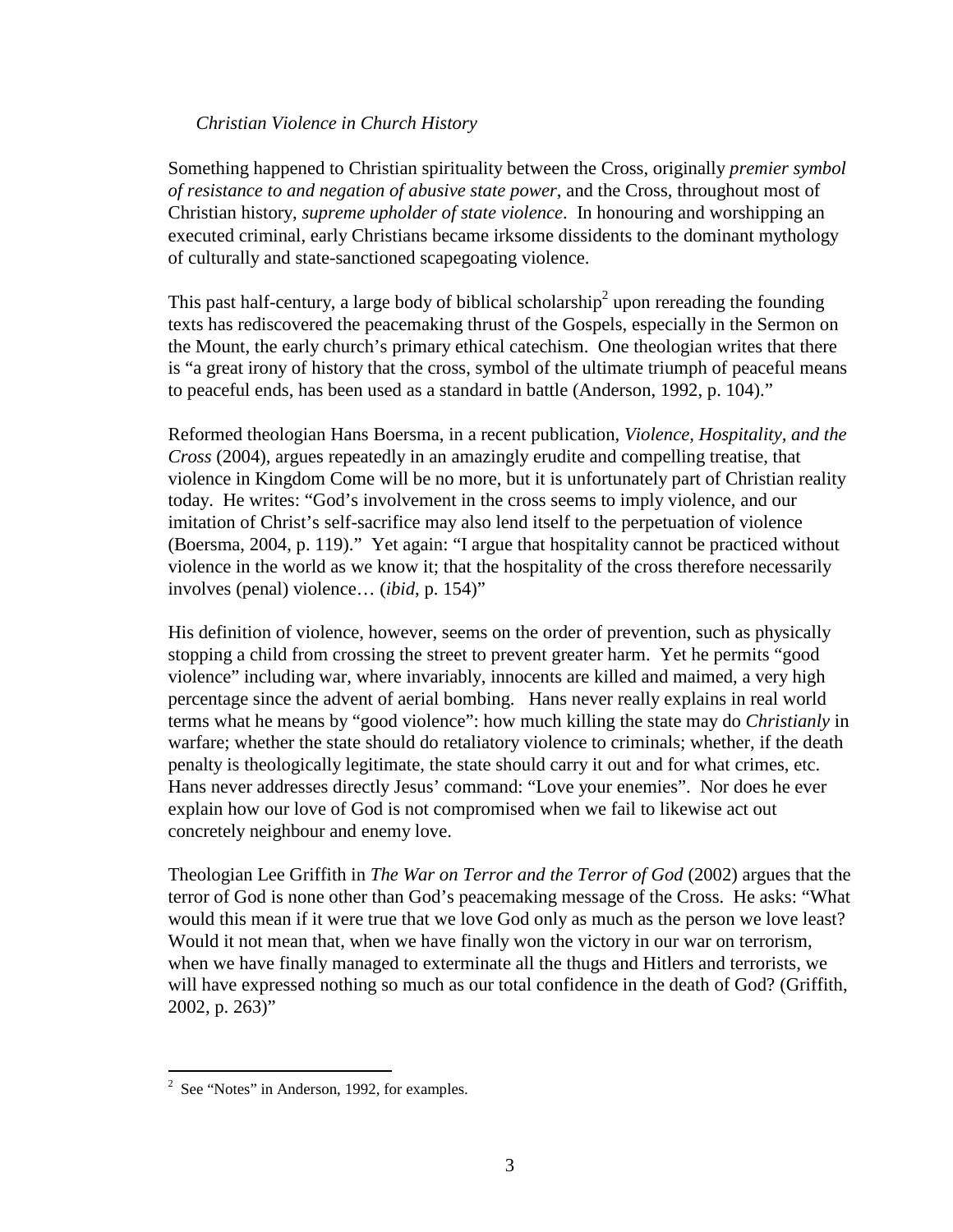This is the heart of Griffith's sustained thesis that "the biblical concept of 'the terror of God' stands as a renunciation of all violence – and of death itself (inside front jacket cover)." This of course seems an impossible dream – like Kingdom Come!

On the other hand, one must only think of the current "War on Terror" waged by the United States, even in Christian terms from the mouths of President George Bush or Secretary of State Condoleezza Rice. May such a war, one must ask Hans Boersma, legitimately claim over 100[,](#page-3-0)000 civilian deaths<sup>3</sup>, and still be "good violence"? May the United States outside China and Russia carry out the death penalty against the greatest number of criminals, many of whom, it is discovered post-execution, are innocent, and this still be "good violence?"

So we are caught as Christians right at the point of biblical interpretation and application itself, when it comes to state violence in response to modern-day terrorism or yesteryear state enemies, domestic and foreign.

There is an incredible amount of endorsement of state violence in Western church history. Thankfully, there is also lots of good news throughout. Hindsight is of course 20/20. It is always easy to critique other eras through lessons painfully learned from humanity's passing through that history. We should be very careful about throwing stones, we who live in incredibly violent times ourselves…

The  $12<sup>th</sup>$  and  $13<sup>th</sup>$  century Crusades that killed thousands of Muslim "infidels"; the multicentury Middle Ages Inquisition that killed thousands of Jews, "pagans", and witches; the 16<sup>th</sup> century Protestant Reformation that killed thousands of Anabaptists, and so on, do not make for pretty history.

A theologian writes: "One reason that the world finds the New Testament's message of peacemaking and love of enemies incredible is that the church is so massively faithless. On the question of violence, the church is deeply compromised and committed to nationalism, violence, and idolatry (Hays, 1996, p. 343)."

If the essence of the "law" - of how we should live -, according to Jesus is *justice, mercy and faithfulness* (Matthew 23:23), the Western church indeed stands guilty of injustice, mercilessness, and faithlessness on the issue of violence.

#### *More Church History: The Atonement and Western Penal Law[4](#page-3-1)*

There is one additional consideration: "the satisfaction theory" of the atonement, which took root from the 11<sup>th</sup> century on, under the influence of the treatise, *Cur Deus Homo* (*Why God Became Man*) by Anselm of Canterbury. There have been several discernible views of the atonement in the history of the church (Bellinger, 2001, pp. 134ff), of which the "satisfaction theory" or theories, has been the most dominant in Western history since

<span id="page-3-0"></span> $3$  Herbert, 2004.

<span id="page-3-1"></span><sup>&</sup>lt;sup>4</sup> Throughout this section, I am drawing fairly extensively upon Allard and Northey (2001).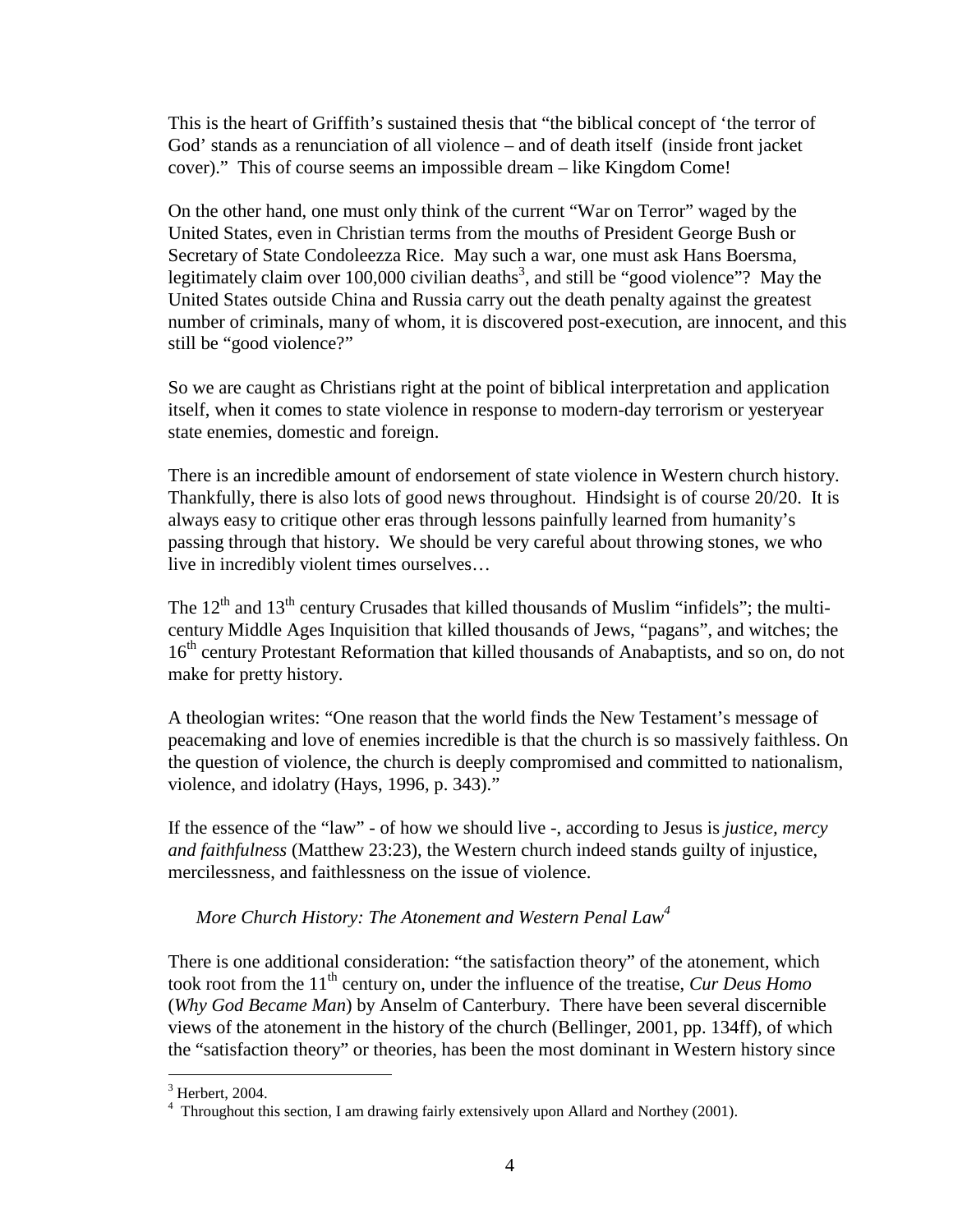the 11th century.

"[These] theories may be said to have originated with Anselm, who saw sin as dishonor to the majesty of God. On the cross the God-man rendered satisfaction for this dishonour [through blood-sacrifice]. Along similar lines the Reformers thought that Christ paid the penalty sinners incurred when they broke God's law (Morris, 1974, p. 83)." Hans Boersma, incidentally, favours a "recapitulation theory" first developed by ancient Church Father Irenaeus.

Explains one author: "In *Cur Deus Homo* Anselm's theology is a theology of law.

"Before the time of Anselm (and in the Eastern Church still) it would have been considered wrong to analyze God's justice in this way. It would have been said, first, that …the whole exercise of a theology of law is a contradiction in terms. And second, it would have been said that it is not only, and not primarily, divine justice that establishes our relationship with God but also, and primarily, his grace and his mercy; that is his grace and mercy, and not only his justice, which explains the crucifixion, since by it mankind was ransomed from the power of the devil and the demons of death – the very power which had procured the slaying of Jesus in the first place but which then itself was finally conquered through the resurrection (Berman, 1983/1997, p. 180)."

Although Anselm's theology of 'satisfaction' was never proclaimed as the official doctrine of the Christian church, it was widely accepted both in Catholicism and Protestantism and was to have negative effects when applied to the criminal justice system.

"The main justification [for 'new concepts of sin and punishment based on the doctrine of the atonement'] given by Anselm and by his successors in Western theology was the concept of justice itself. Justice required that **every sin (crime) be paid for by temporal suffering**; that the suffering, the penalty, be appropriate to the sinful act; and that it vindicate ("avenge") the particular law that was violated (Berman, 1983/1997, p. 183. Italics in original; boldface mine)."

Over the differing voices of many other Western Christian interpreters, Anselm's voice remained the strongest until well into the twentieth century.

"The penal consequences of this doctrine were grim indeed. As it entered the cultural bloodstream, was imaged in crucifixions, painted over church chancels, recited at each celebration of the Eucharist, or hymned, so it created its own structure of affect one in which earthly punishment was demanded because God himself had demanded the death of his Son (Gorringe, 1996, pp. 102  $& 103$ )." By the birth of the modern prison in the late eighteenth century, and persisting to the present, what emerged was a penal system dedicated to a "mysticism of pain" - *with no redemption*. (By contrast the Stephen King novel that led to the movie, *The Shawshank Redemption*, is so gripping!)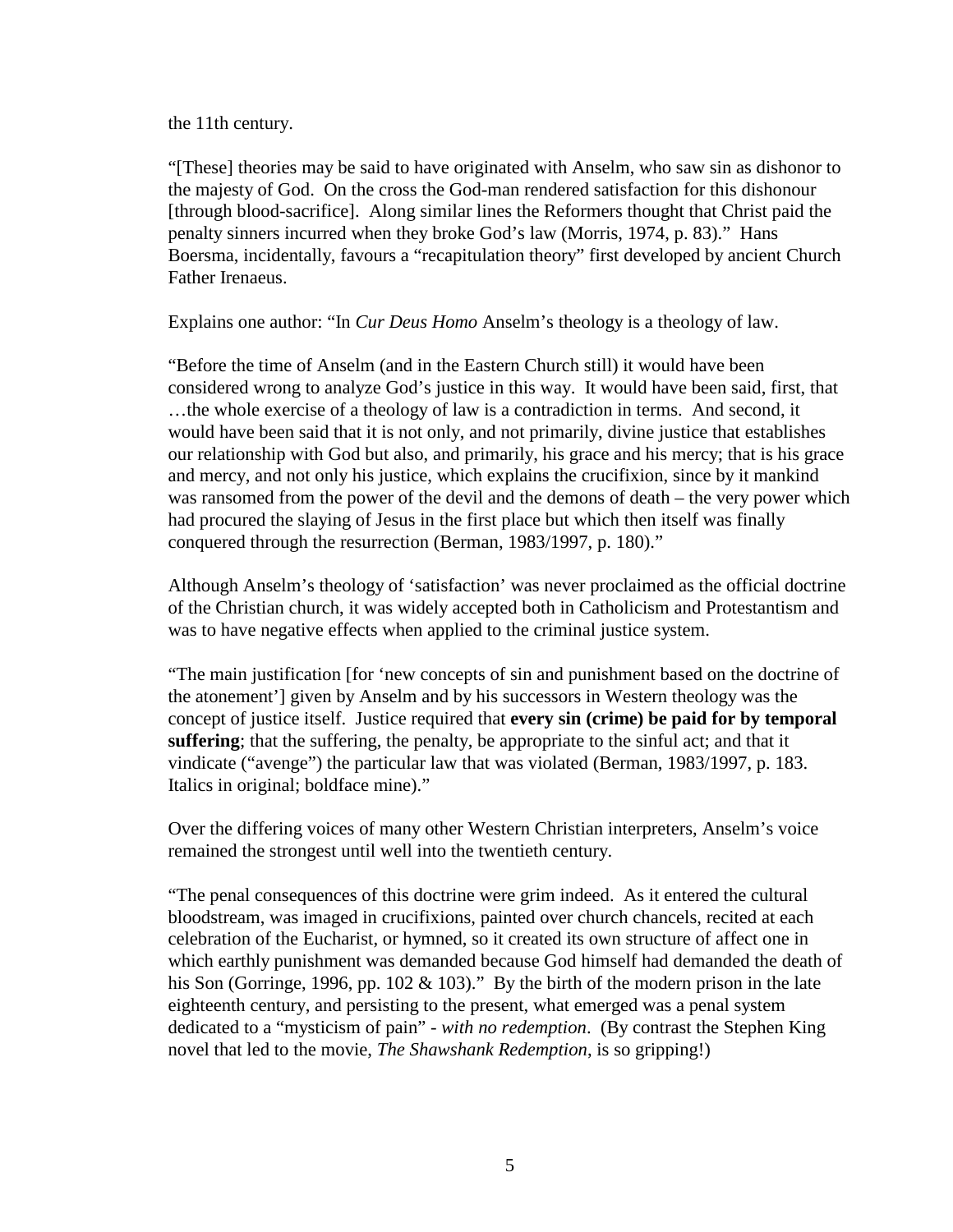#### *Beyond Retribution*

In response to this history, *Beyond Retribution: A New Testament Vision for Justice, Crime, and Punishment* (Marshall, 2001), is instance of rereading the Judeo-Christian founding texts to provide a basis, not for continued scapegoating violence in the modern Westernsecular state (which still has intact many trappings of a bygone religious era!<sup>5</sup>), but for a profound redirection of traditional interpretation of those texts away from violence, "beyond retribution", towards, biblically, *shalom,* reconciliation and forgiveness.[6](#page-5-1) This is in keeping with Hans Boersma's endorsement, "The absolute non-violence of the eschaton [the age to come] – [God's] pure hospitality – is always calling us to implement a hospitality that reduces violence as much as possible and promotes the kingdom of eternal justice and peace (Boersma, 2004, p. 50)."

Marshall states at the outset that his "premise is that the first Christians experienced in Christ and lived out in their faith communities an understanding of justice as a power that heals, restores, and reconciles rather than hurts, punishes, and kills, and that this reality ought to shape and direct a Christian contribution to the criminal justice debate today (Marshall, 2001, p. 33)."

Marshall further challenges directly the longstanding dominance of atonement as "satisfaction" and "penal substitution". He writes: "The logic of the cross actually confounds the principle of retributive justice, for salvation is achieved not by the offender compensating for his crimes by suffering, but by the victim, the one offended against, suffering vicariously on behalf of the offended – a radical inversion of the *lex talionis* [law of retaliation] (*ibid*, pp. 65 & 66)." He sees Jesus as embodiment of God's justice, and his way as non-retaliation.

Marshall considers also the "*Purpose and Ethics of Punishment*", and after discussing all the main theories holds out for the biblical notion of "Restorative Punishment", by which he means "*Punishment as the Pain of Taking Responsibility*". He retains the word "punishment", but first empties it of all its punitive thrust, then reinvigorates it with an accountability/responsibility payload.

"Restoration, not retribution, is the hallmark of God's justice and is God's final word in history (*ibid*, p. 199).", Marshall claims.

Not surprisingly, Marshall also finds no biblical mandate for the death penalty.

<span id="page-5-0"></span><sup>&</sup>lt;sup>5</sup> In *Scapegoats, the Bible, and Criminal Justice: Interacting with René Girard* (1993), Vern Redekop asks: "Is it possible that what we call a criminal justice system is really a scapegoat mechanism?" His response is: "In a secular democratic society, nothing is as sacred as the law code and the justice system which enforces it. The buildings in which laws are made are the most elaborate and the courts in which decisions are made about points of law are the most stately. Formality, uniforms, and respect surround the agents of law." He concludes: "It is possible to think of the criminal justice system as one gigantic scapegoat mechanism for society (pp. 1, 16, and 33).", and illustrates convincingly.

<span id="page-5-1"></span><sup>6</sup> A similar orientation is found in the publication *The Spiritual Roots of Restorative Justice* (Hadley, 2001), to which this writer co-contributed the chapter on Christianity. It is also reflected in *God's Just Vengeance* (Gorringe, 1996). It is germane to point out that the impetus for these publications was the already established tradition from the Christian faith community of rereading its sacred texts in a nonsacrificial way, in the direction of Restorative Justice.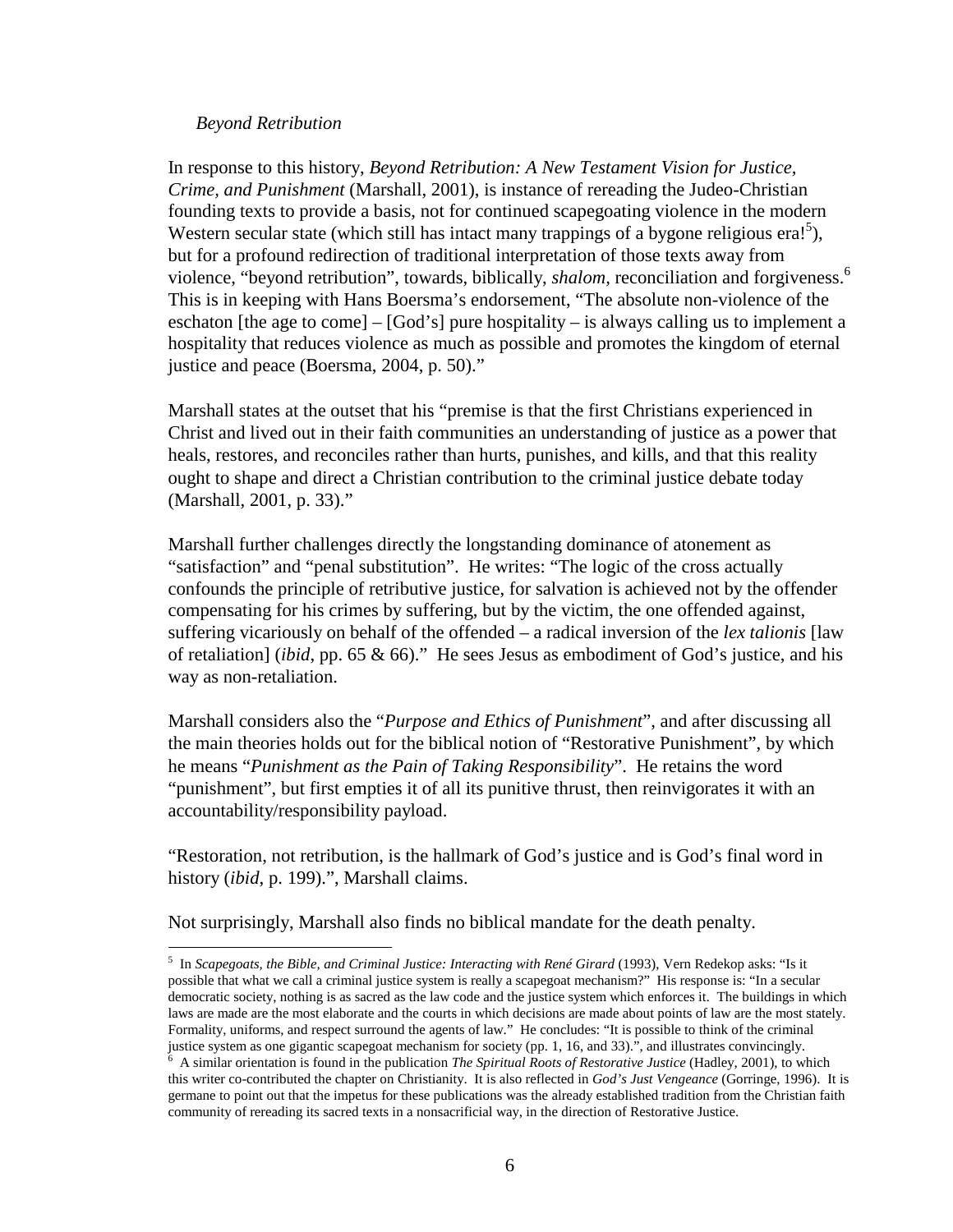"Capital punishment is incompatible with a gospel of redemption and reconciliation (p. 253).", he succinctly sums up.

In his final section he presents "*Forgiveness as the Consummation of Justice*". Marshall discusses the South African Truth and Reconciliation Commission headed by Archbishop Desmond Tutu as illustrative of the attempt at a state-wide process and application of forgiveness and accountability in post-apartheid South Africa. Marshall quotes Tutu saying, "[W]ithout forgiveness, there is no future (*ibid*, p. 283)."[7](#page-6-0) This conclusion is similarly argued on a macro political level persuasively in Donald Shriver's *An Ethic for Enemies: Forgiveness in Politics* (1995). Shriver explains that "Forgive and forget" gives way to "Remember, forgive, and be free."

So instead of a merciful and compassionate God as revealed in Jesus the Christ, the Christian "god" became a severe judge (for the past millennium *the* dominant Western image of God) bent on punishment and almost literally 'blood-thirsty'. Christians who used the Cross to scapegoat the Jews and pagans on a grand scale, to lead Crusades and persecute others until blood repeatedly ran in the streets, to destroy their fellow Reformationists, the Anabaptists by the thousands in surrounding rivers and lakes, and so on, reversed what the Cross had originally stood for in Jesus' death and resurrection.

The modern prison was to drastically grow during the  $19<sup>th</sup>$  century as a new more humane form of punishment, but the punitive attitude of the church remained alive and well in the modern "penitentiary" – originally designed religiously to make the criminal "penitent". With the birth of the modern penitentiary in the late  $18<sup>th</sup>$  century, argues Michel Foucault, violent punishment merely shifted from the body to now the *very soul* of the wrongdoer (Foucault, 1977), however well-meaning was the intent. Those psychological wounds often proved, and prove still, impossible to heal.

Timothy Gorringe writes: "For those who hope to find in the witness of the church some signs of the work of the Holy Spirit in an examination of the role of the church in the penal debates of the nineteenth century is depressing indeed. From start to finish the bishops proved staunch supporters of flogging and hanging (Gorringe, 1996, p. 211)". It has taken until the latter half of the  $20<sup>th</sup>$  century for the church to come alive to its own biblical moorings in redemption, reconciliation, and restorative justice.

Over the centuries, in the area of criminal justice, the Christian church moved from a theology of grace and servanthood to a theology of law and punishment. Will the Restorative Justice treasure remain deeply buried or will the Christian church have the courage to raise a consistent prophetic voice within the criminal justice system today? A decisive engagement continues to be urgently needed worldwide.

<span id="page-6-0"></span> $^7$  Almost title of Tutu's magisterial reflection on Restorative Justice (2000), through the story of the Truth and Reconciliation Commission, which Tutu headed from its inception. It is reviewed in *Catholic New Times* (Northey, 2002).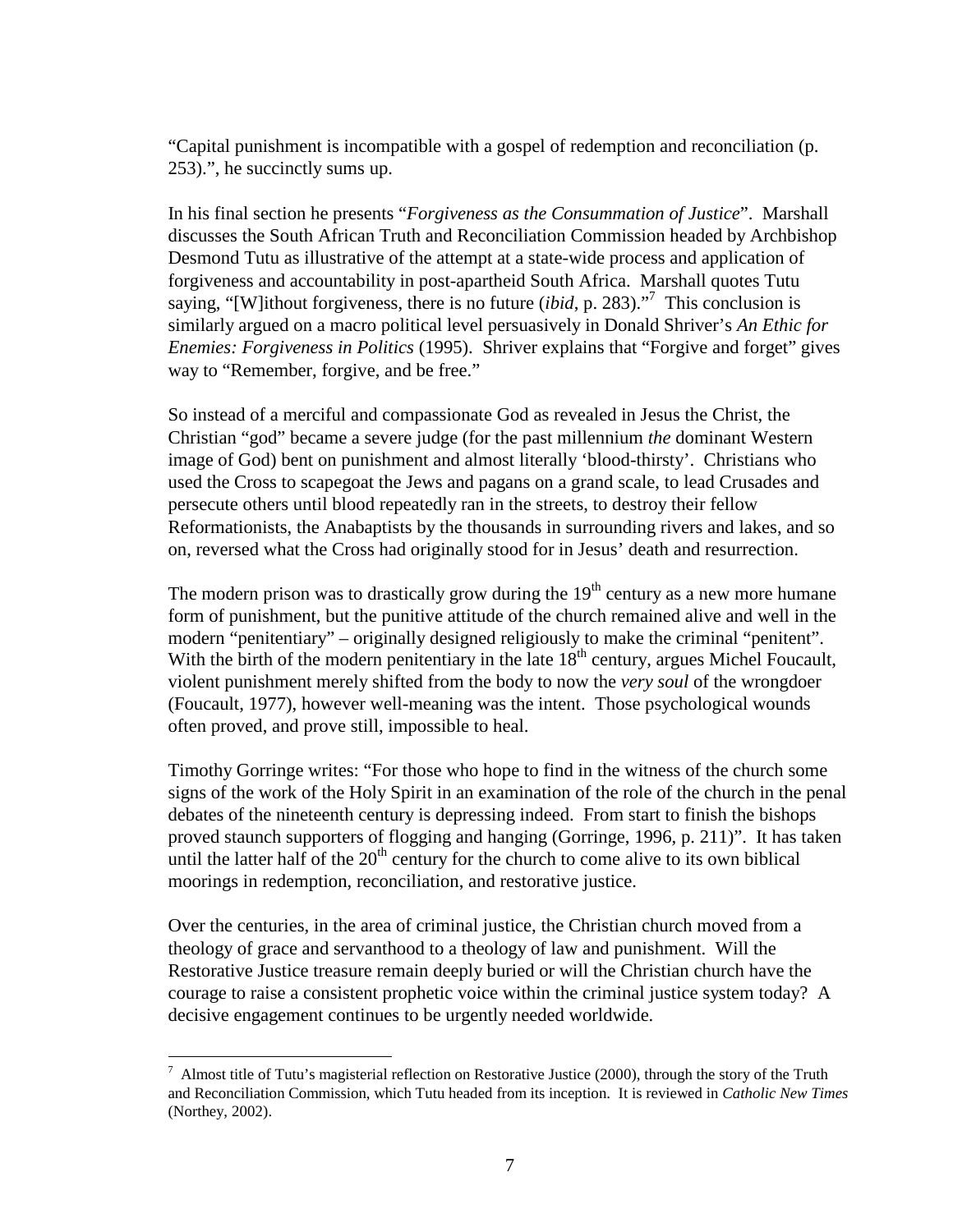### *Conclusion: M2/W2 and Restorative Justice*

In a moment, I will recount a final story of restorative justice, though imperfect, that comes from our agency's files. M2/W2 Association for 38 years has recruited, trained, and supervised volunteers to work with men and women in prison, and when they are released into the community. We say we do "Restorative Christian Ministries". We also operate a Parent to Parent Program in Chilliwack, targeting moms of kids in the 0 to 5 year range. And we, as mentioned, work with Catholic Charities on Circles of Support and Accountability. There is a display and literature at the back.

## **The Story of Bobby**

Bobby committed terrible crimes of incest over 25 years ago. He served 15 years in prison for those crimes, becoming involved in our program early on. Upon initially being paroled, he was rejected first by the city of Prince George, then by Toronto. In each case, a huge outcry forced him to leave for his own personal safety. John Kastner produced a video about this for CBC entitled, "Hunting Bobby Oatway"<sup>8</sup>[.](#page-7-0)

Bobby was eventually forced to seek haven back in jail. Because of the video, one attempt was made on his life there. He lived in fear of return to society.

In June, 1999, he was released on a "warrant expiry", meaning there were no correctional controls on him. After his release, the police secured a court-ordered set of conditions. He went to live in the interior of BC.

On July 11, a Town Meeting that turned ugly forced Bobby out again.

No one was interested to know that Bobby in prison had taken every treatment course possible, then himself had paid for further counselling on the outside. No one wanted to hear that he was deeply remorseful for his past crimes, and personally was committed NEVER AGAIN to reoffend.

Bobby subsequently became part of a community-based "Circle of Support and Accountability", with full endorsement and engagement of the local police and other authorities. He has lived as a crime-free, gainfully employed, and functioning member of society to this day.

This is partial Restorative Justice, and a striving towards Kingdom Come. Though it is only partial, since his victims are left wounded and unhealed.

We began with "The Elmira Case", considered some history and at length some theology, and concluded with a somewhat restorative justice story about Bobby.

<span id="page-7-0"></span><sup>&</sup>lt;sup>8</sup> There is article, "The Sex Offender as Scapegoat", reflecting on this story by Kirkegaard and Northey (1999).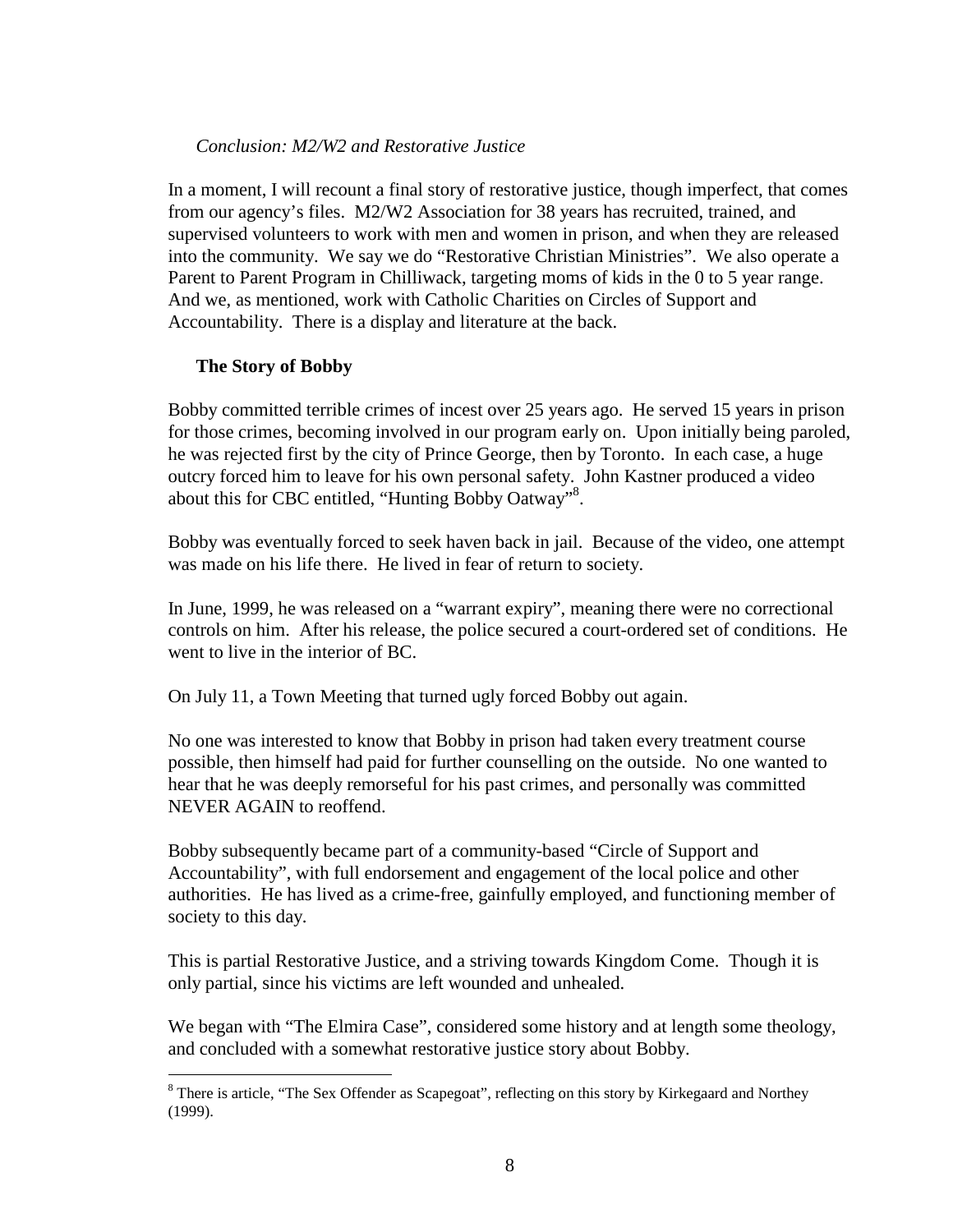Jesus taught: "Blessed are the peacemakers". (Matthew 5:9) James wrote tersely: "Peacemakers who sow in peace raise a harvest of righteousness." (James 3:18) One could paraphrase: "Peacemakers who sow in peace raise a harvest of restorative justice." We might then hear Jesus' words at the end of the Good Samaritan Story in Luke 10: "Go and do likewise."

AMEN.

References

Alison, James (1993). *Knowing Jesus*, Springfield: Templegate.

Alison, James (1996). *Raising Abel: The Recovery of the Eschatological Imagination*, New York: Crossroad.

Alison, James (1997) *The Joy of Being Wrong: Original Sin Through Easter Eyes*, New York: Crossroad.

Allard, Pierre and Wayne Northey (2001). "Christianity: the Rediscovery of Restorative Justice", *The Spiritual Roots of Restorative Justice*, Michael Hadley, ed., SUNY Press: New York.

Anderson, Paul N. (1992). "Jesus and Peace", pp. 104 - 130, *The Church's Peace Witness*, Marlin E. Miller and Barbara Nelson Gingerich, editors, Grand Rapids: Eerdmans.

Aquinas , St. Thomas, (1988). *On Law, Morality, and Politics*, William P. Baumgarth and Richard J. Regan, eds. Indianapolis: Hackett Publishing Company.

Bailie, Gil (1995). *Violence Unveiled: Humanity at the Crossroads*, New York: Crossroad.

Bellinger, Charles K. (2001). *The Genealogy of Violence: Reflections on Creation, Freedom, and Evil*, New York: Oxford University Press.

Berman, Harold J. (1983/1997). *Law and Revolution: The Formation of the Western Legal Tradition*, Cambridge: Harvard University Press.

Boersma, Hans (2004). *Violence, Hospitality, and the Cross: Reappropriating the Atonement Tradition*, Grand Rapids: Baker Academic.

Cayley, David (1998). *The Expanding Prison: The Crisis in Crime and Punishment and the Search for Alternatives*, Toronto: Anansi.

CCJC [Church Council on Justice and Corrections, The] (1996). *Satisfying Justice: A Compendium of initiatives, programs and legislative measures*, Ottawa: Correctional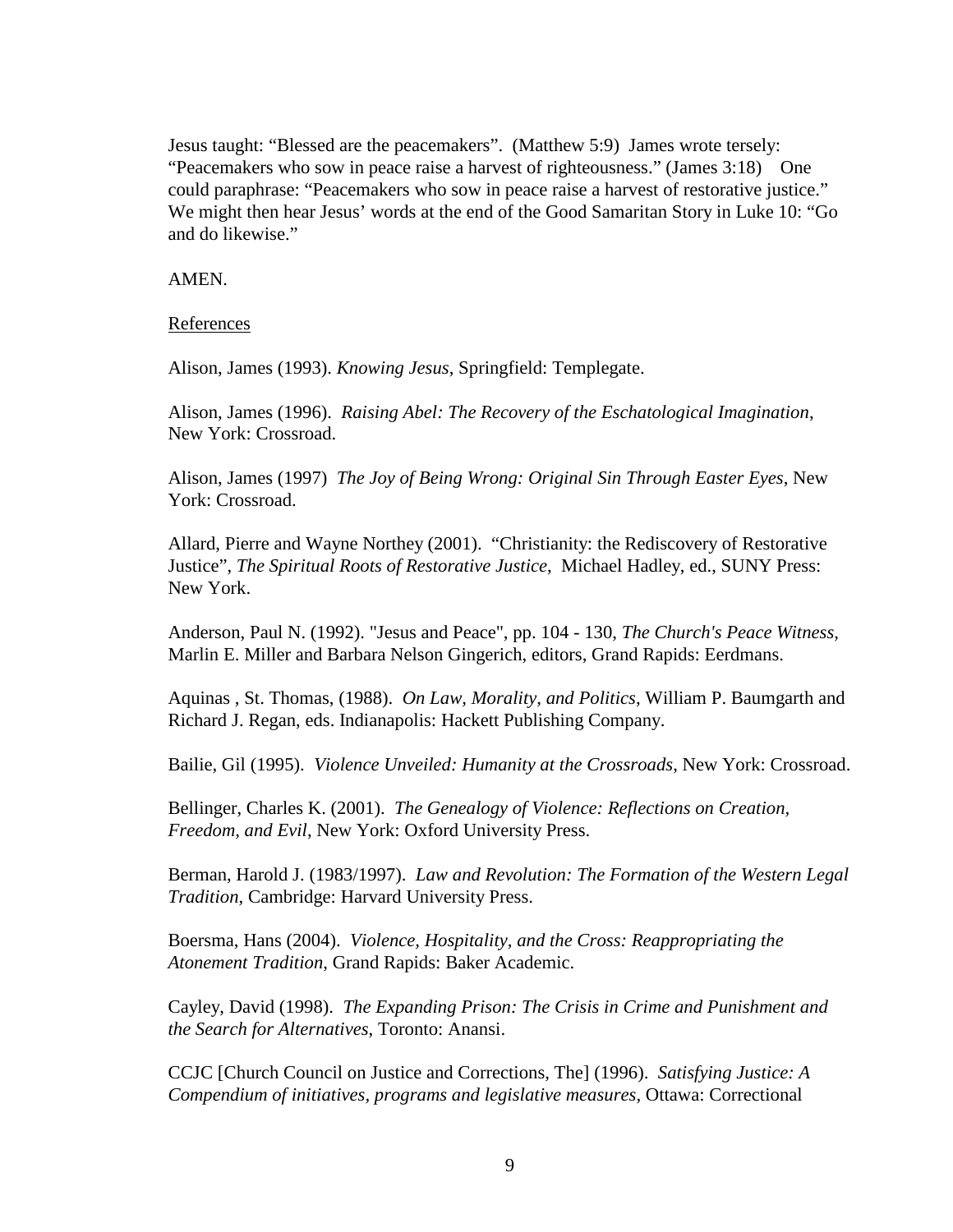Services Canada.

Christie, Nils, (1982). *Limits to Pain*, Oxford: Martin Robertson.

Dowley,Tim, ed. (1995). *Introduction to the History of Christianity*, Minneapolis: Fortress Press.

Foucault, Michel (1977). *Discipline and Punish: The Birth of the Modern Prison*, Hammondsworth: Penguin.

Girard, René (2001). *I See Satan Fall Like Lightning*, New York: Orbis.

Gorringe, Timothy (1996). *God's Just Vengeance: Crime, violence and the rhetoric of salvation*, Cambridge: Cambridge University Press.

Griffith, Lee (1993). *The Fall of the Prison: Biblical Perspectives on Prison Abolition*, Grand Rapids: Eerdmans.

Griffith, Lee (2002). *The War on Terrorism and the Terror of God*, Grand Rapids: Eerdmans.

Hadley, Michael, ed. (2001). *The Spiritual Roots of Restorative Justice*, New York: SUNY Press, 2001.

Hamerton-Kelly, Robert (1987). *Violent Origins: Ritual Killing and Cultural Formation*, Stanford: Stanford University Press.

Hamerton-Kelly, Robert (1994). "A Tribute to René Girard on his 70<sup>th</sup> birthday", *Contagion*, Volume 1, Spring, 1994, pp. ix - xi.

Hays, Richard B. (1996). *The Moral Vision of the New Testament: Community, Cross, New Creation; A Contemporary Introduction to New Testament Ethics*, HarperSanFrancisco.

Herbert, Bob, "Days of Shame", *The New York Times*, November 1, 2004, [http://www.nytimes.com/2004/11/01/opinion/01herbert.html?ex=1100320165&ei=1&en=1](http://www.nytimes.com/2004/11/01/opinion/01herbert.html?ex=1100320165&ei=1&en=19bbfe0dbd061893) [9bbfe0dbd061893](http://www.nytimes.com/2004/11/01/opinion/01herbert.html?ex=1100320165&ei=1&en=19bbfe0dbd061893)

Williams, George Hunston, ed. (1957). *Spiritual and Anabaptist Writers*, "The Trial and Martyrdom of Michael Sattler", Philadelphia: Westminster Press.

Johnson, Luke T. (1990). *Faith's Freedom: A Classic Spirituality for Contemporary Christians*, Minneapolis: Fortress Press.

Kee, Alistair (1982). *Constantine versus Christ: The Triumph of Ideology*, London: SCM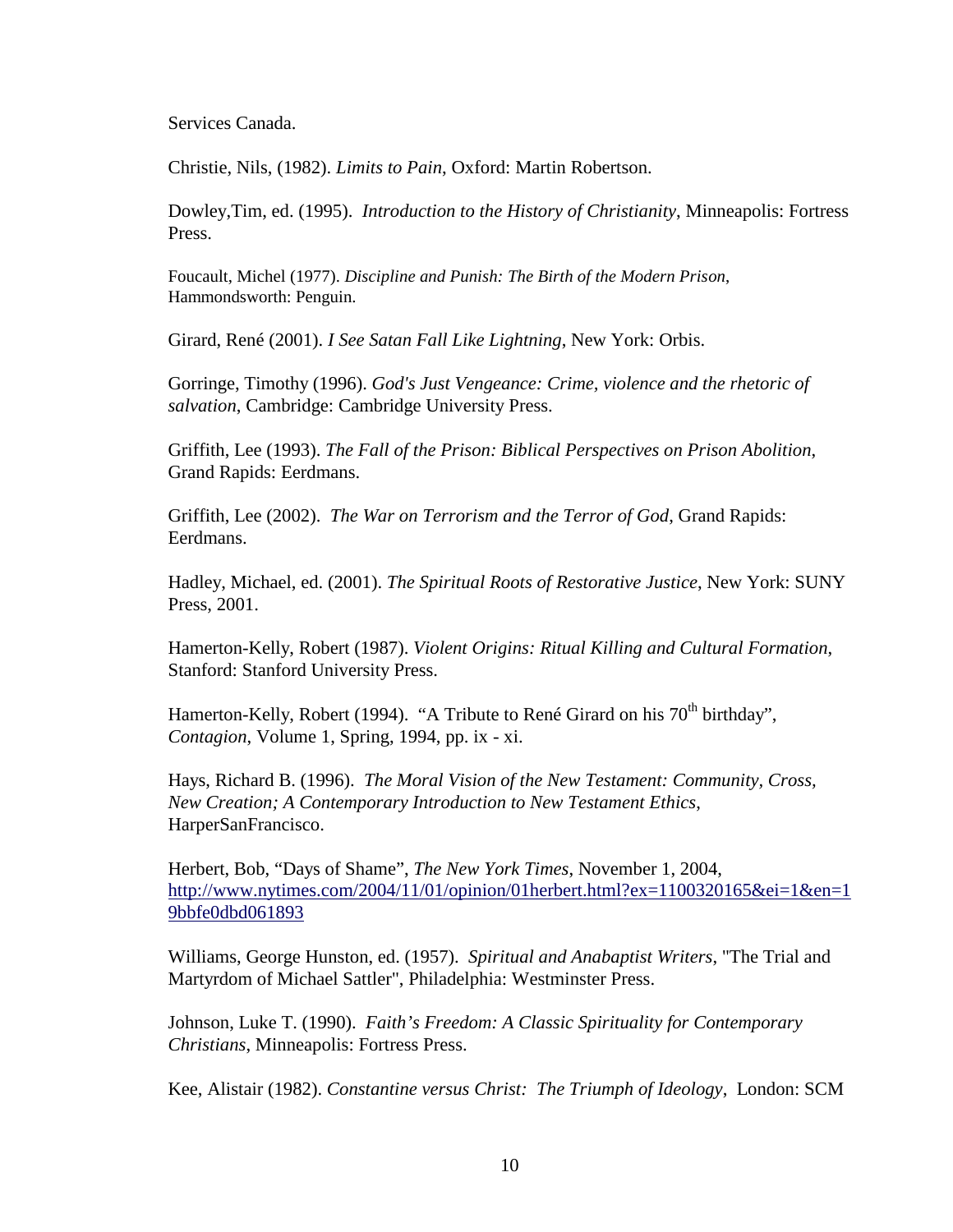Press Ltd...

Kirkegaard, Hugh and Northey, Wayne (1999). "The Sex Offender as Scapegoat", [http://home.tiscali.nl/~ti137156/helping/articles/scapegoat\\_text.htm](http://home.tiscali.nl/~ti137156/helping/articles/scapegoat_text.htm)

Litwack, Leon F. (1996) *Microsoft Encarta96 Encyclopedia,*"Civil War, American," Seattle: Microsoft Corporation.

Marshall, Christopher (2001). *Beyond Retribution: A New Testament Vision for Justice, Crime, and Punishment*, Grand Rapids: Eerdmans Publishing Company.

Megivern, James J. (1997). *The Death Penalty: An Historical and Theological Survey*, New York/Mahway, N.J.: Paulist Press.

Miller, Marlin E. and Gingerich, Barbara Nelson, editors (1992). *The Church's Peace Witness*, Grand Rapids: Eerdmans.

Morris, Leon (1974). *The New* International *Dictionary of the Christian Church*, J.D. Douglas, General Editor, "Atonement", Grand Rapids: Zondervan Publishing House.

O'Malley, John W. (1996). "Inquisition," Microsoft Encarta96 Encyclopedia, Seattle: Microsoft Corporation.

Porter , J. M., ed. (1974). *Luther: Selected Political Writings*, Philadelphia: Fortress Press.

Prejean, Sister Helen (1993). *Dead Man Walking: An Eyewitness Account of the Death Penalty in the United States*, New York: Vintage Books.

Redekop, Vern (1993). *Scapegoats, the Bible, and Criminal Justice: Interacting with René Girard*, Akron: Mennonite Central Committee.

Scott, Most Rev. E. W. (1981). "Is Canadian Justice Just? A Biblical Perspective", Winnipeg: Canadian Congress for the Prevention of Crime.

Stassen, Glen H. (1992). *Just Peacemaking: Transforming Initiatives for Justice and Peace*, Louisville: Westminster/John Knox Press.

Stringfellow, William (1973). *An Ethic for Christians and Other Aliens in a Strange Land*, Waco: Word Books.

Van Ness, Daniel, and Karen Heetderks Strong (1997). *Restoring Justice*, Cincinnati: Anderson Publishing Company.

Volf, Miroslav (1996). *Exclusion and Embrace: A Theological Exploration of Identity, Otherness, and Reconciliation*, Nashville: Abingdon Press.